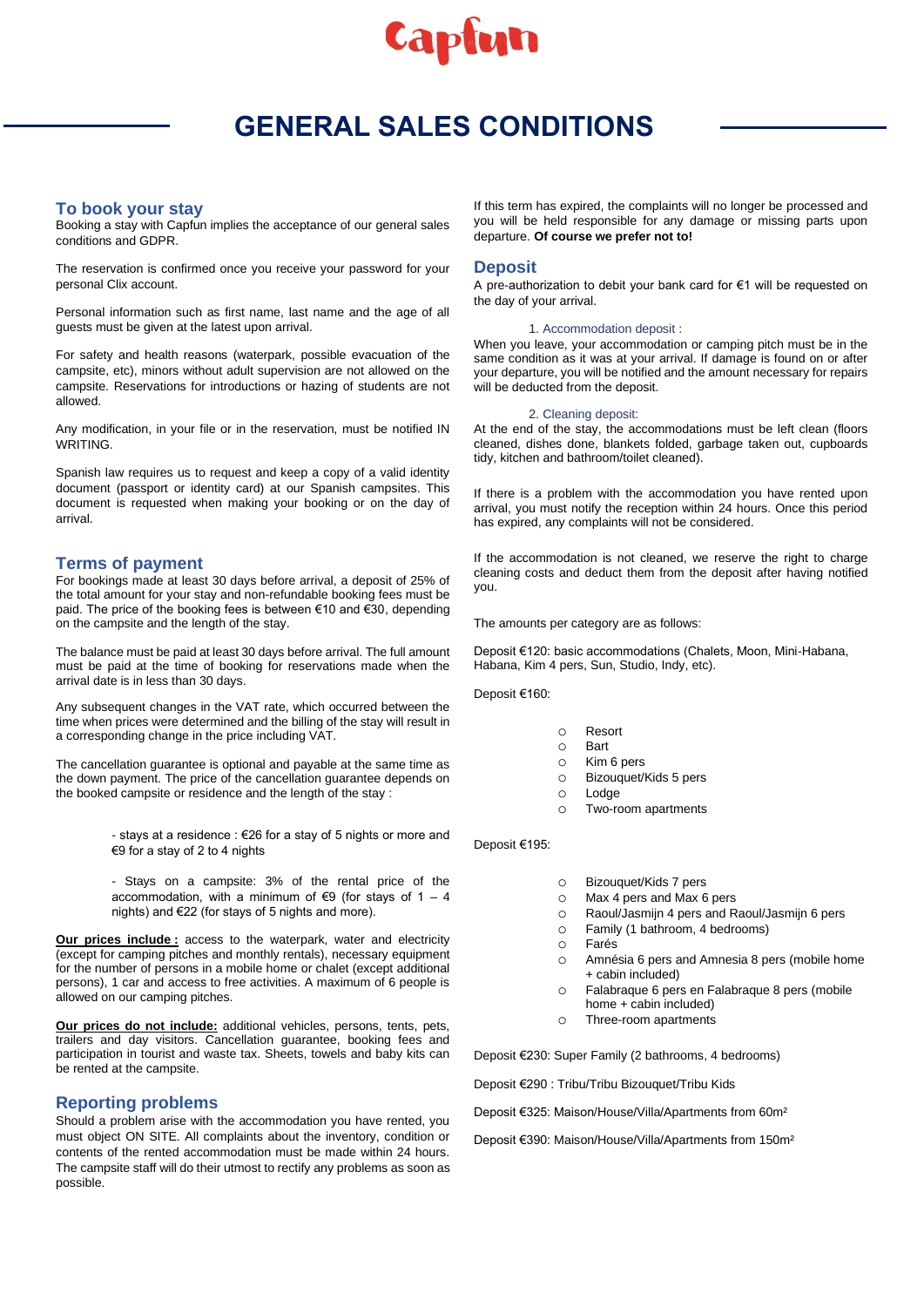

You can have the final cleaning done by the campsite. The costs for this depend on the type of accommodation, see the FAQ on our website or ask at the reception of the campsite. If you have the final cleaning done by the campsite, you still have to empty the fridge, throw away other food or products you do not take home, do the dishes, fold blankets/duvets and take out the trash.

#### 3. Other deposits :

Some campsites also ask for a deposit for the (Top Presta) pitches or other things such as the barrier badge, the rental of a barbecue or bicycle, etc. Ask the campsite for more information.

#### **Our accommodations and services**

Taking into account the diversity of the accommodation range of Capfun, differences exist in the configuration, age and decoration of the rentals. We remind to you that any request for a specific location is an additional service and does not constitute a contractual guarantee.

In addition, any urgent work undertaken by the campsite or public authorities and that could inconvenience our customers on our campsites, cannot be held against us.

Please note: before and after the summer period, some shops might be closed and some activities might be not available (contact the campsite for more information).

#### **Arrivals and departures**

The rented accommodations are available from 4 p.m. to 8 p.m. The departure takes place before 10 a.m. or 12 p.m, depending on the campsite or residence. The pitches are available from 2 p.m. and must be free before 12 p.m. Inform the campsite when you plan an early arrival or departure. The pitches and accommodations are assigned based on availability and the assigned place can change at any moment until arrival.

**In case of a no show on the day of arrival and without notice 24 hours in advance, written or per telephone, Capfun reserves the right to re-let the accommodation again.**

#### **After sales service**

We cannot be held responsible for unforeseen events, cases of force majeure, climate catastrophes, or legal or administrative decisions that would interrupt, stop or prevent the stay and the entertainment on the campsite (excluding COVID, see below).

All other comments or complaints regarding your stay must be received within 10 days after the last day of your stay by registered letter at our headquarters. Our customer service will do their best to answer to your complaint within three months of receipt.

If no satisfactory response has been received within 3 months, the customer can turn to the médiateur SAS MEDIATION – 222 Chemin de la Bergerie – 01800 St Jean de Niost – 0033 (0)4.82.53.93.06 [www.sasmediationsolution-conso.fr.](http://www.sasmediationsolution-conso.fr/)

Jurisdiction clause: The referral of a jurisdiction by one of the parties is done in accordance with the provisions of Articles 46 and 48 of the Code of Civil Procedure.

#### **COVID-19**

In the event of full or partial closure of the establishment (due to a measure leading to a complete or partial ban on the reception of the public, insofar as the customer belongs to this category of public) decided by the authorities, and which are not attributable to the service provider, payments made by the customer will be refunded or converted into a voucher.

If you or one of the fellow travelers have COVID-19 on the dates of your holiday, you will receive a refund upon presentation of a (real) medical certificate.

### **Cancellation of the stay**

If you take out the cancellation guarantee, you are covered for:

- refund of the amounts already paid, with the exception of booking fees and cancellation guarantee.

- refund pro rata if you have to leave your accommodation before the booked departure date, with the exception of booking fees, cancellation guarantee and cleaning costs.

The guarantee applies if the impediment relates to the customer, his or her partner, the persons mentioned on the rental contract, the (grand) parents or descendants of the customer or the (grand) parents or descendants of his or her partner, and only caused by one of the following causes:

- death, an illness that was not known at the time of signing the rental agreement or an accident that occurs after the signing. - death of brothers, sisters, sons-in-law or daughters-in-law of the insured.

- an administrative summon, judiciary, military as well as a criminal jury trial.

- an impediment due to layoff, a transfer of the insured or his partner, or by bankruptcy of the company that is operated by the insured.

In the event of illness or accident the guarantee only pays out upon presentation of a real medical certificate (dated less than one month before the arrival date).

#### **The campsite must be notified IN WRITING for every cancellation. In order to use the cancellation insurance please inform the site about the motive of cancellation 24 hours before the day of arrival.**

From the day of cancellation, you have ten days to send us proof (medical certificate, death certificate, employer's certificate).

By canceling the stay prior to arrival, an interruption of the stay, or a late arrival for whatever reason, sickness, accident or unexpected event, the campsite must charge the total amount of the reservation and no refund will be granted.

### **Rules and regulations**

Each campsite has its own rules and regulations that are displayed at the reception. As a client you must comply with these regulations.

Please note: pets are prohibited on some of our campsites (they are banned everywhere around the pools, sanitary facilities and restaurants). If dogs are allowed, they must be kept on a lead at all times. Ask the campsite for more information. Vaccination records may be requested at any moment. Maximum 1 pet allowed per accommodation. Dogs in the first or second category are not allowed.

Additional tents, vehicles or persons are not allowed without permission from the campsite. It is not allowed to charge electric or hybrid vehicles on our campsites. Due to safety and insurance reasons, the number of people staying in an accommodation may not exceed the maximum capacity of the accommodation (babies also count as a person). If the number of people exceeds the capacity, then the campsite has the right to refuse access to the accommodation.

On some campsites barbecues are prohibited. Contact the campsite for more information. Any additional electrical equipment must be approved in advance by the campsite. Parents are responsible for their children on the campsite and the children must be supervised.

### **The water park**

In the swimming pools at the campsites in France and Belgium, it is mandatory to wear tight swimming trunks. Clothing, all-covering swimsuits and swimming shorts are prohibited for hygienic reasons. Wearing the camping bracelet is mandatory on all campsites.

Because we want to make sure that you are aware of the possible dangers, we ask you to sign a statement on arrival in which you agree with the water park regulations.

Due to hygiene rules, young children are required to wear swim diapers. Children who cannot swim are REQUIRED to wear inflatable armbands.

Some slides have specific conditions of use, this is the case for the Spacebowl, Tsunami, Twister, Racer, Crazy Cone, Magic Cone and the slides where you use and inflatable boat or tire to slide. For more information contact the campsite.

Day guests in France, Spain and Belgium are not allowed to access the water park due to insurance reasons. The site may occasionally have to close a slide or swimming pool in the event of unforeseen technical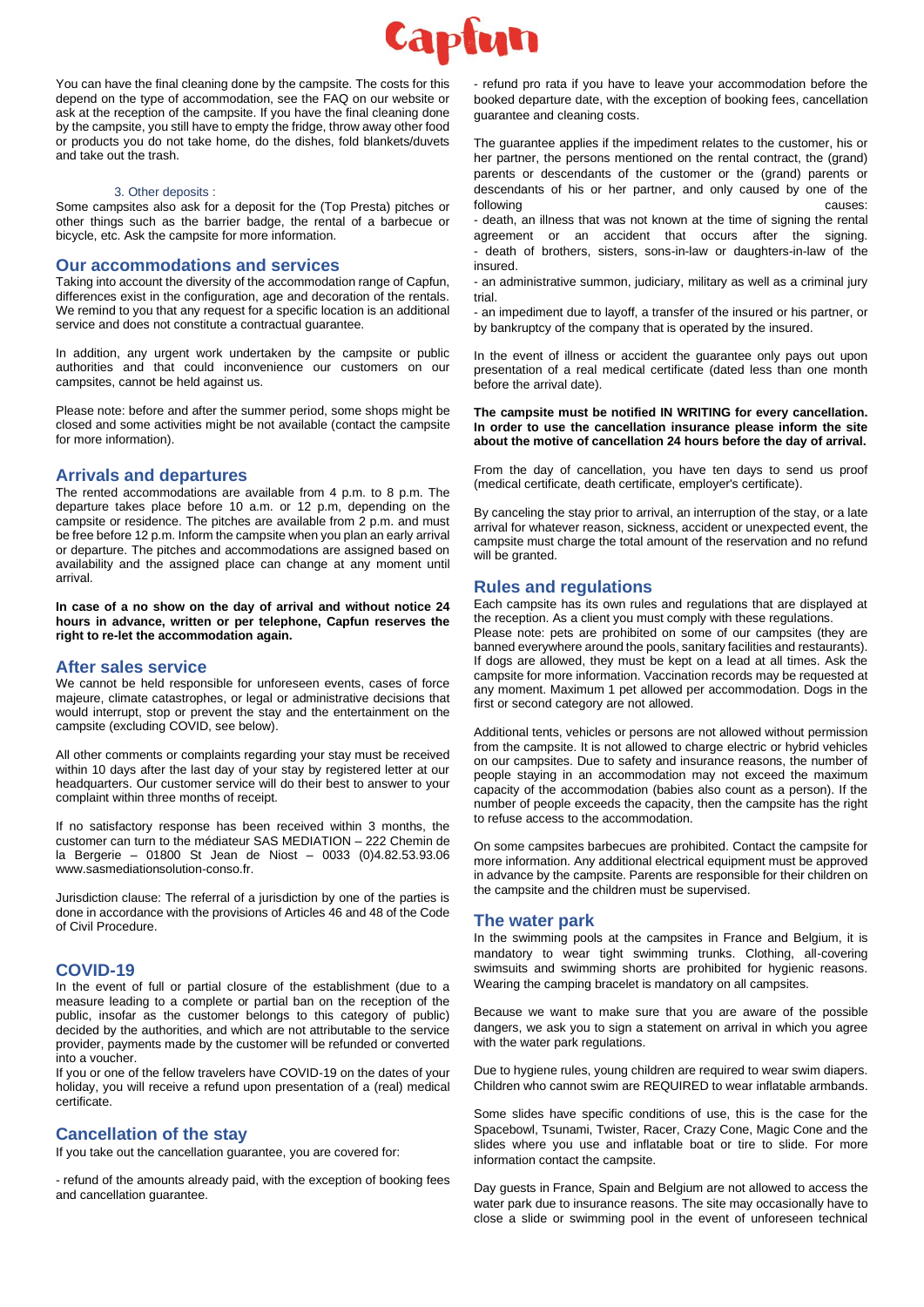

problems which could lead to safety or hygiene issues. Access to the water park is strictly prohibited outside opening hours.

### **Rental insurance**

Tenants are obliged to take out insurance with an insurance company against the risks associated with their stay, namely: accidents, theft, loss or damage to personal belongings (suitcases, objects, furniture, valuables, vehicles, bicycles, etc.), or damage the rented accommodation and furniture and also destruction caused to the campsite, by the tenant himself or by fellow travelers. Customers must be able to provide proof of their insurance if requested.

If a bicycle is rented or loaned, the customers are obliged to take out insurance against theft, loss or damage. Theft of bicycles or other personal belongings is not covered by the camping insurance. For this reason you are obliged to take out insurance yourself.

### **Withdrawal period**

According to article L221-28 of the French consumer law, you do not have a right of withdrawal.

### **Important note**

No brochure or website can be free of any clerical or typographical errors. Our prices are subject to change depending on economic and commercial conditions. The price stated on the rental agreement is binding.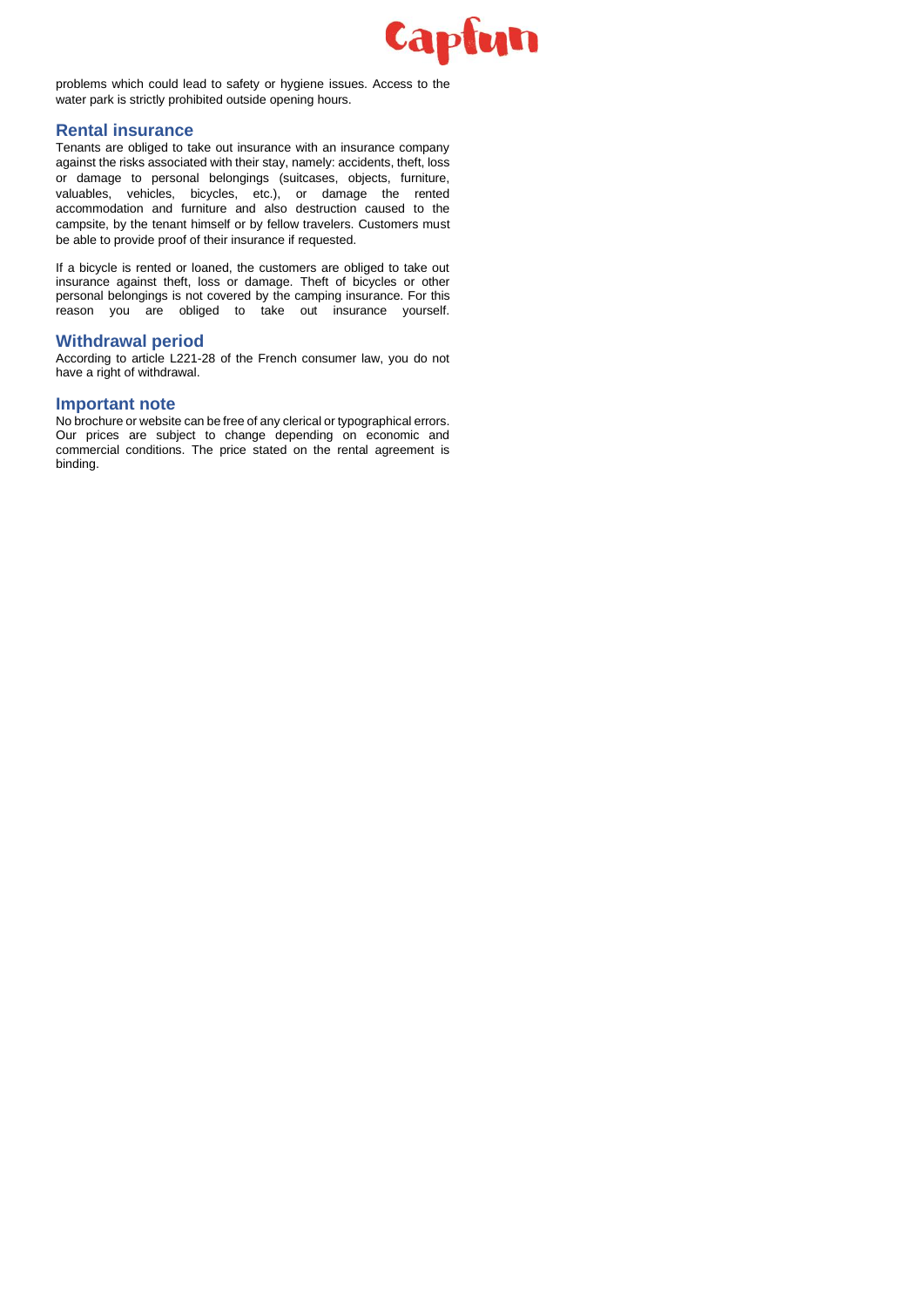

# **Personal data and General Data Protection Regulation**

The protection of your personal data is important to us and we strictly respect the applicable legislation.

The company CAPFUN, the residences and campsites affiliated with Capfun are responsible for data processing and manage all information with the utmost care and confidentiality.

Our data protection officer can be contacted at dpo@capfun.com. This e-mail address can be used for questions about data collection on capfun.co.uk and all Capfun campsites.

### **Which data is collected?**

#### *On capfun.co.uk, by phone or on the website of the campsite:*

When you make a booking on capfun.co.uk, via our call center, on the website of a campsite or by telephone at a campsite, we collect the following personal data:

- First and last name (of the main booker and the fellow travelers)
- Date of birth (of the main booker and the fellow travelers)
- E-mail address (of the main booker)
- Address (of the main booker, optional)
- Telephone number (of the main booker)

For Spanish campsites and in accordance with the legislation: proof of identity (passport or identity card)

#### *Satisfaction survey - we will send you a questionnaire after your stay*

The reviews of our guests are very important to us and allow us to improve. After your stay, we will therefore send you three requests by email to answer a satisfaction questionnaire.

If you fill out the survey, we will keep your review for 5 years. This review can be consulted by Capfun's customer service and management teams. It is posted anonymously on our website and possibly on the campsite's website. Your e-mail address or your last name is not shown. When entering your review, you have the option to indicate that you do not want your review to appear on our website. In that case, your review will not be made public.

On your Clix account and in our systems, we store the history of your stays over the last 5 years and the satisfaction surveys you have completed following your holidays over the past 5 years.

#### *At carriere.capfun.com or when you apply one of our campsites or residences :*

On our site carriere.capfun.com you can apply at one of our campsites, residences or at our head office. In this context, we collect the following information:

- First and last name
- *-* Date of birth
- *-* Address
- *-* E-mail address
- *-* Resumé
- *-* Motivation letter

This information can be consulted by the campsite management teams and Capfun's HR department. The information will be deleted after 18 months.

### **Information we do not store:**

All your payment details (credit card numbers) are not stored on our servers, but with our bank partner. Capfun employees do not have access to this information.

### **Safety**

Capfun has an appropriate policy and has taken the technical organizational measures to store and protect your personal data against unlawful or unauthorized access, accidental loss or destruction, damage, unauthorized use and unlawful disclosure.

In all cases, the user is advised that any data transmission over the Internet is not completely secure and as such is carried out at your own risk. While we do our best to protect your personal information, Capfun cannot guarantee the security of personal information transmitted through our website.

### **Password policy**

Because a password is sensitive information and no computer system is inviolable despite best efforts, we have chosen to generate a secure password for you when creating your Clix account. It will only be sent to you by email.

Have you lost your password? We will create a new one for you (on this page: https://www.capfun.co.uk/clix/connexion.php) and then send it to you by email.

We do not want to store your self-created passwords on our servers. That way, potential hackers in an attack will not have access to a password that you may use elsewhere (email, facebook, etc).

### **Information we collect automatically**

When you browse the site www.capfun.co.uk, in strict accordance with current legislation and your rights, data related to your browsing and interactions with our website.

This information is collected using cookies or other similar technologies such as web beacons, pixels and mobile device identifiers.

#### **How we use this information**

We use your data to manage your booking, to send you offers or to send you information about your upcoming or past stay.

We may transfer your email address to our Verified Reviews partners and TrustPilot so that, if you wish to contribute, they can collect your feedback on your customer experience when using the www.capfun.co.uk website.

Where permitted by law, we may share your email with social networks such as Facebook, Google or Instagram as part of our marketing promotion.

Your data will not be transferred outside the European Union. You can consult them at any time on your personal Clix account.

### **How long do we keep your data**

We do not store your data longer than is necessary to provide our services or within the legally prescribed limits. Your personal data will be deleted at the end of this period. We cannot delete your data in case of a legal retention obligation, for example if this is prescribed by accounting law or if there is a legal reason for keeping the data, for example an ongoing contractual relationship.

Data from customers who have been on holiday with Capfun or on a campsite purchased by Capfun are kept for ten years if there has been at least one stay with Capfun in the last five years. If you have not been a customer with us in the past five years, your data will be deleted.

We can delete your data at your request. Send an email to dpo@capfun.com or to our PO box address: Capfun, 73 Parc de l'Argile, 06130 Mouans Sartoux.

### **Cookies on the Capfun website**

We use cookies or other similar technologies, such as web beacons, pixels, and mobile device identifiers. We may also allow our business partners to use these tracking technologies on our website:

- Cookies related to identification in the personal Clix account
- Cookies in the "shopping cart"
- Cookies for analysis of audiences

Capfun.co.uk uses cookies to provide you with the best possible service. By continuing to browse the site, you accept its use to make you suitable offers.

### **Why does Capfun use cookies?**

Capfun uses cookies to offer you an optimal user experience and adapted to your personal preferences. By using cookies, Capfun ensures that you do not have to enter the same information while surfing the internet. Cookies are also used to optimize site performance.

Capfun has taken all technical and organizational measures to protect your personal data and to protect you against possible loss of information or any form of unlawful processing.